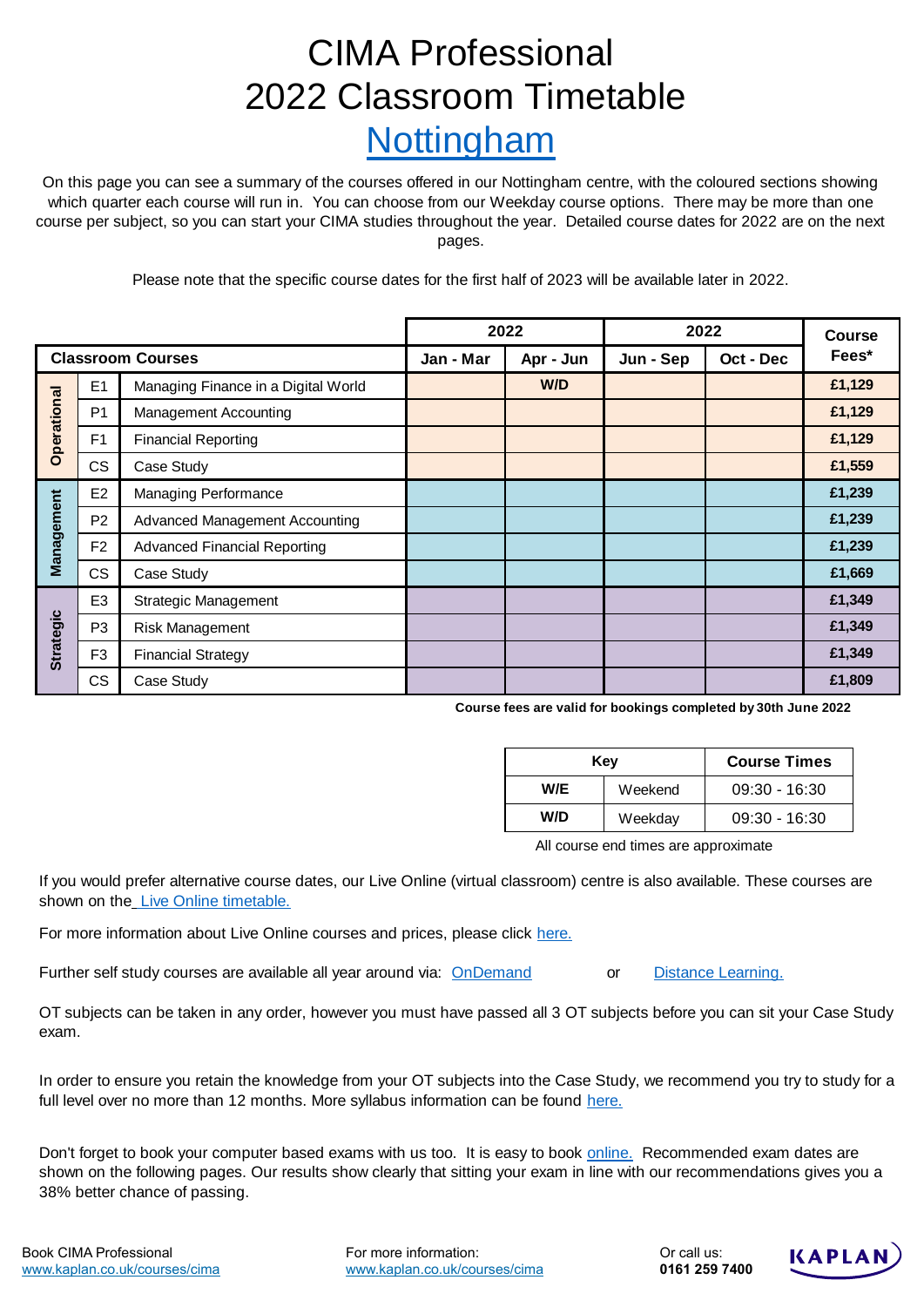## **CIMA Operational level - Nottingham 2022**

#### **January - March 2022 April - June 2022**

[Click](https://kaplan.co.uk/courses/timetables/cima) **[here](https://kaplan.co.uk/courses/timetables/cima)** [to see other centres' availability for this sitting](https://kaplan.co.uk/courses/timetables/cima)

| E1      | Thu | <b>Thu</b> | Thu | Thu | Week<br>of                                 |
|---------|-----|------------|-----|-----|--------------------------------------------|
| Weekday |     |            |     |     | 31 Mar   07 Apr   14 Apr   05 May   16 May |



Please note the information and dates in this timetable are subject to change. If you have printed this timetable please ensure you have checked the latest dates online.

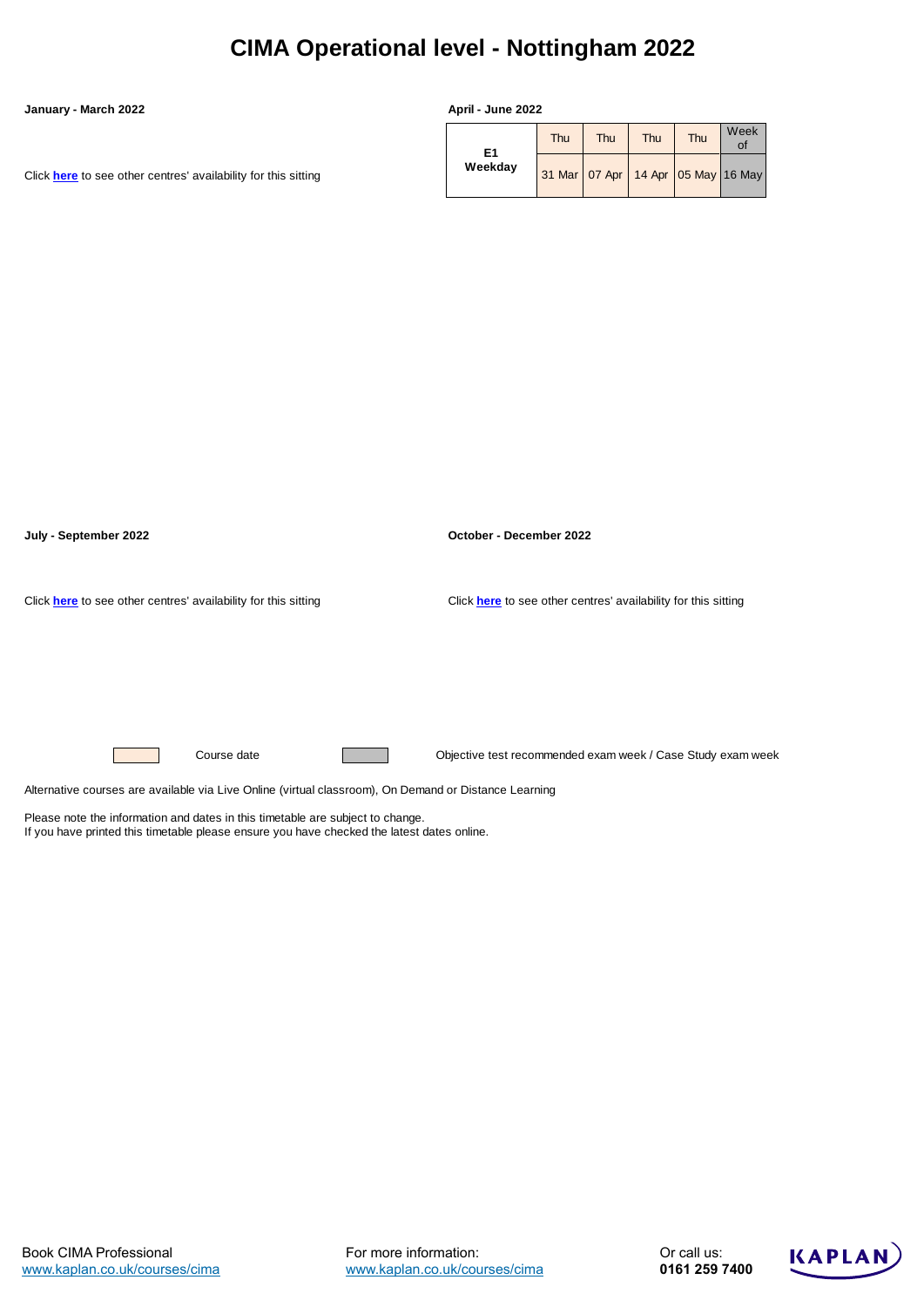### **CIMA Management level - Nottingham 2022**

#### **January - March 2022 April - June 2022**

[Click](https://kaplan.co.uk/courses/timetables/cima) **[here](https://kaplan.co.uk/courses/timetables/cima)** [to see other centres' availability for this sitting](https://kaplan.co.uk/courses/timetables/cima) [Click](https://kaplan.co.uk/courses/timetables/cima) **[here](https://kaplan.co.uk/courses/timetables/cima)** [to see other centres' availability for this sitting](https://kaplan.co.uk/courses/timetables/cima)



Please note the information and dates in this timetable are subject to change.

If you have printed this timetable please ensure you have checked the latest dates online.